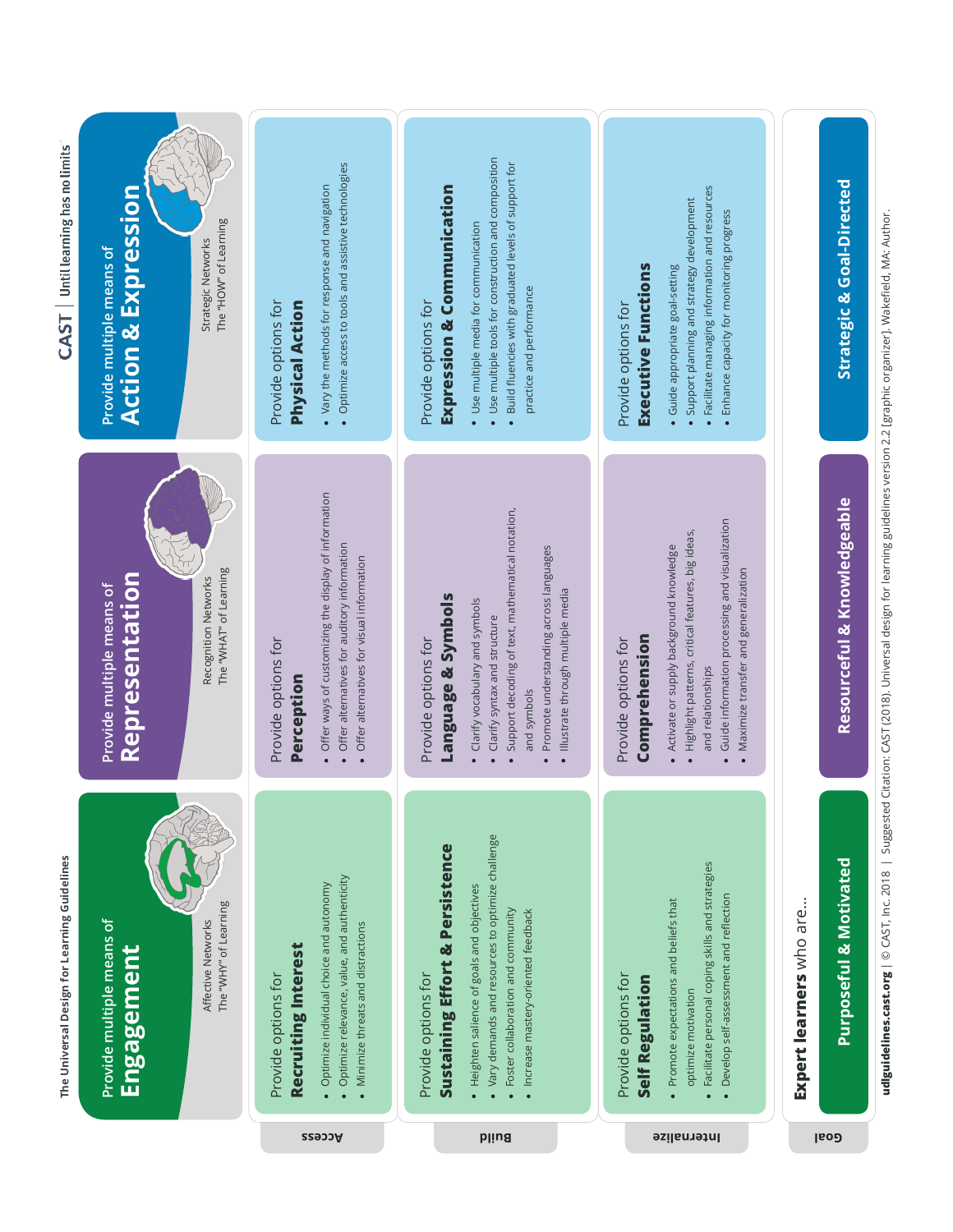UDL

Universal Design for Learning Principles, Checkpoints, and Applications

## **Adopt practices that reflect high values with respect to both diversity and inclusiveness. —Sheryl E. Burgstahler**

The term **Universal Design for Learning** means a scientifically valid framework for guiding educational practice that provides flexibility in the ways information is presented, in the ways students respond or demonstrate knowledge and skills, and in the ways students are engaged; and reduces barriers in instruction, provides appropriate accommodations, supports, and challenges, and maintains high achievement expectations for all students, including students with disabilities and students who are limited English proficient. —U.S. Higher Education Opportunity Act of 2008 (HEOA).

## Provide Multiple Means of Engagement

**THE WHY OF LEARNING** There is no one means of representation that will be optimal for all learners; providing options for representation is essential. Consider:

- How can you incorporate variety in your teaching approaches and student learning activities?
- How might you incorporate student interaction and collaboration into your course?
- How might technology be used to engage students in an authentic way?
- What opportunities exist to incorporate student choice?
- How can you encourage student self-regulation and personal coping skills?

| <b>Multiple Means of ENGAGEMENT</b> |                                                                   |  |
|-------------------------------------|-------------------------------------------------------------------|--|
| Variety in teaching and             | Incorporate small group activities; embed engagement              |  |
| learning activities                 | materials in lecture notes, such as sample exam questions or      |  |
|                                     | puzzles                                                           |  |
| Interaction with others             | Online discussions; problem-based learning; inquiry-learning;     |  |
|                                     | study groups                                                      |  |
| Use of technology                   | Online links to news articles, practice exam questions, videos;   |  |
|                                     | student and instructor profiles                                   |  |
| Student choice of course            | One optional unit or topic after standard units have been         |  |
| content                             | addressed; each group researches and presents on a different      |  |
|                                     | topic                                                             |  |
| Self-regulation and motivation      | Goal setting; provide rubrics at the beginning of an assignment   |  |
|                                     | to prompt self-assessment; checklists for students to track their |  |
|                                     | own progress; low-stakes quizzes for immediate student            |  |
|                                     | feedback                                                          |  |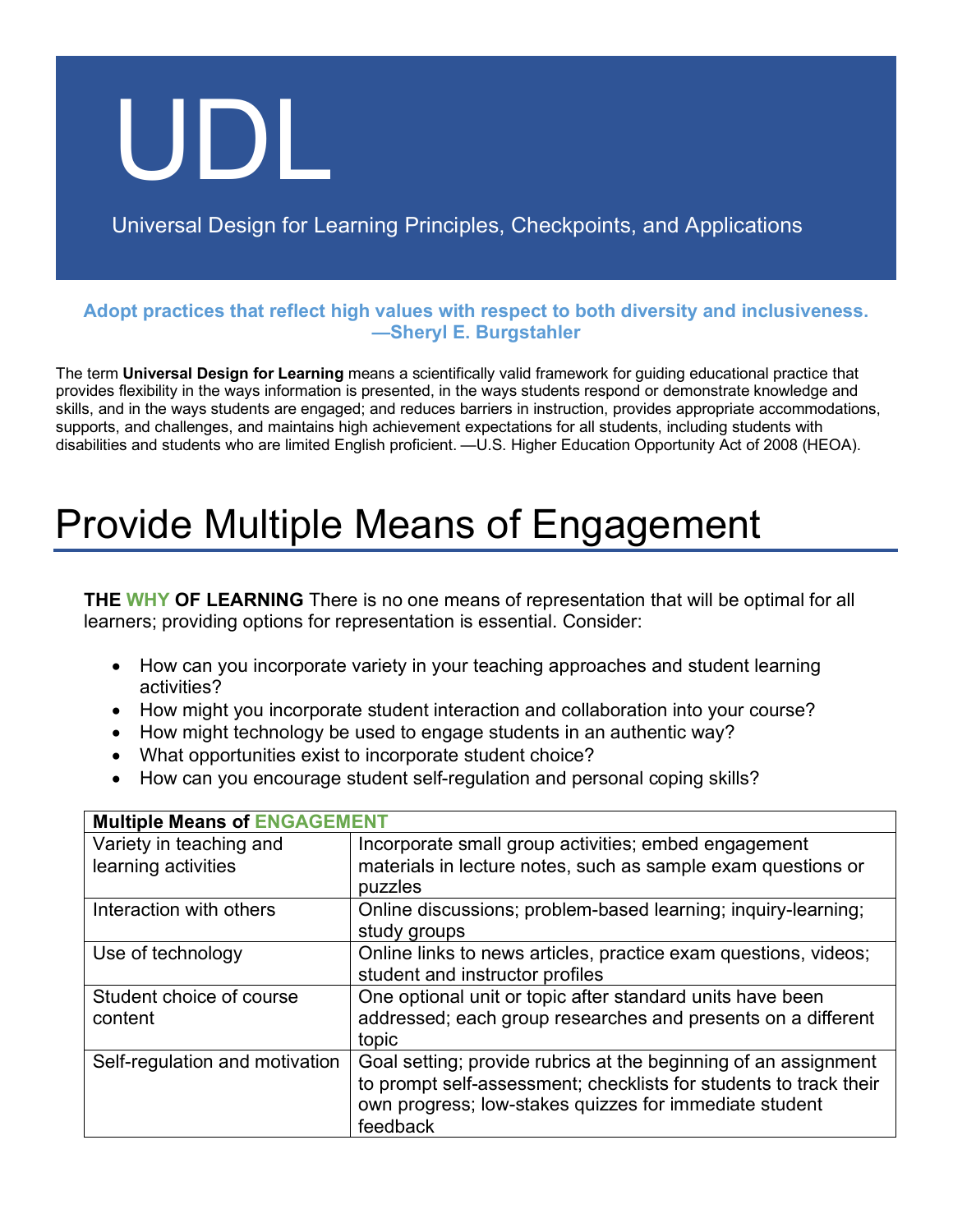**THE WHAT OF LEARNING** There is no one means of representation that will be optimal for all learners, so providing options for representation is essential. Consider:

- How can you ensure that your course materials are accessible to as many students as possible?
- How might you present main course concepts in more than one format?
- Does your course offer opportunities to encourage student agency?
- What learning activities could emphasize comprehension of key concepts?
- How might you informally gauge student understanding of course concepts?

| <b>Multiple Means of REPRESENTATION</b> |                                                                                                                                                                                                                           |  |
|-----------------------------------------|---------------------------------------------------------------------------------------------------------------------------------------------------------------------------------------------------------------------------|--|
| Accessible course<br>materials          | Use file formats compatible with text-to-speech software; place<br>textbook on reserve in the library; provide links to Creative<br>Commons resources; use OER; post slides, readings, and<br>course materials in advance |  |
| Multimodal sources of<br>information    | Include captions for graphics and transcripts for videos; add<br>video recordings of lectures if allowed; provide models and<br>graphics in addition to text; use animations                                              |  |
| Pedagogical approaches                  | Use different pedagogical approaches to topics or concepts,<br>such as logic, statistics, narrative, case study, multiple<br>perspective, and testimonial                                                                 |  |
| Student-created materials               | Graphic organizer summary; concept maps; metaphors,<br>illustrations, storyboards; students post their class notes<br>(perhaps in small groups); students create their own glossary of<br>terms throughout the course     |  |
| Comprehension and key<br>concepts       | Study quide (outline and list of key concepts); key concepts<br>overview at the beginning of each class; practice exercises and<br>solutions; highlight patterns and themes between ideas; post<br>FAQs and responses     |  |
| Check for understanding                 | Discussion forums; Q&As student response systems to check<br>for comprehension and guide further discussion                                                                                                               |  |

## Provide Multiple Means of Action & Expression

**THE HOW OF LEARNING** There is no one means of representation that will be optimal for all learners; providing options for representation is essential. Consider:

- How might you incorporate multiple means of expression on exams?
- What opportunities exist to incorporate multiple means of expression in assignments?
- How might you provide opportunities for feedback?